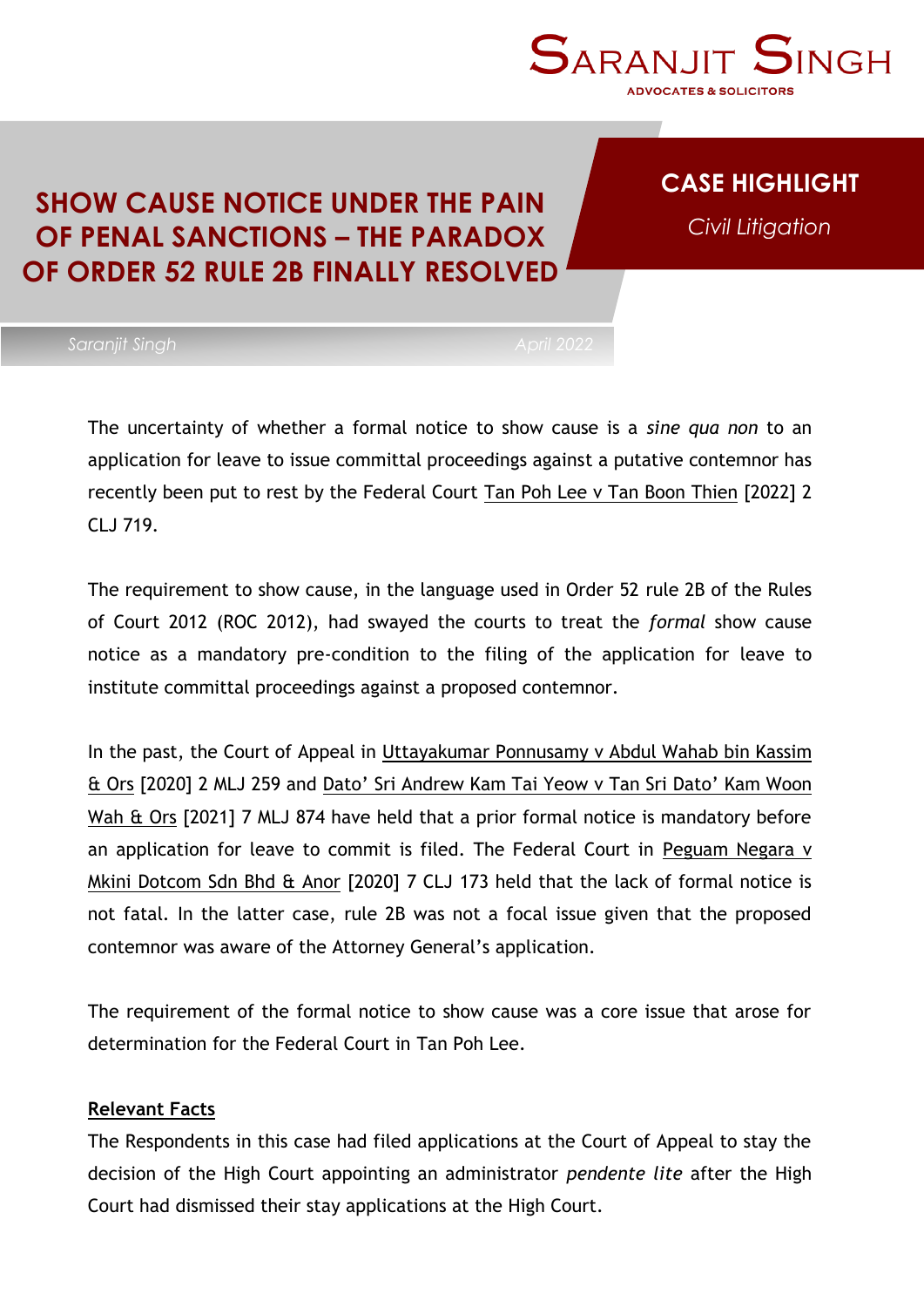## **CASE HIGHLIGHT** *Civil Litigation*

An order for stay in the form of interim preservation of assets was allowed by the Court of Appeal pending the disposal of the appeal. The Respondents, after the interim preservation order was made, instituted proceedings in Singapore seeking reliefs that contravened the interim preservation order.

The Appellants applied *ex-parte* for leave to issue committal proceedings against the Respondent under Order 52 of the ROC 2012 whereby leave was granted by the Court of Appeal. The Appellant then applied to set aside the leave order.

The central issue argued before the Court of Appeal was whether the leave order was invalid for failure to serve on the Respondent a formal notice to show cause as required under Order 52 rule 2B of the ROC 2012.

The Court of Appeal ruled that by reason of the use of the words *shall* in rule 2B, it was *mandatory* for an applicant to issue a formal notice to show cause to the proposed contemnor, giving him sufficient time and opportunity to answer the show cause before an application for leave to commence committal proceedings can be made. The Court of Appeal therefore set aside the leave order. The Appellant moved the Federal Court to determine a point of law on the interpretation and effect of rule 2B.

#### **Decision of the Federal Court**

The two questions of law posed for the Federal Court's determination were as follows:

- *(a) Whether on a true construction of [Order](https://advance.lexis.com/document/onecase/?pdmfid=1522468&crid=45ed5410-9780-47a3-8930-09cfd305ef61&pddocfullpath=%2Fshared%2Fdocument%2Fcases-my%2Furn%3AcontentItem%3A64N5-R991-JB7K-23M0-00000-00&pdcontentcomponentid=235221&pdteaserkey=cr1&pditab=allpods&ecomp=sdJsk&earg=cr1&prid=da48a2cc-e654-4cf6-a29a-25644ea53a81) 52 rule 2B ROC 2012, prior notice to show cause is to be given to a proposed contemnor before the filing of an exparte leave application under [Order](https://advance.lexis.com/document/onecase/?pdmfid=1522468&crid=45ed5410-9780-47a3-8930-09cfd305ef61&pddocfullpath=%2Fshared%2Fdocument%2Fcases-my%2Furn%3AcontentItem%3A64N5-R991-JB7K-23M0-00000-00&pdcontentcomponentid=235221&pdteaserkey=cr1&pditab=allpods&ecomp=sdJsk&earg=cr1&prid=da48a2cc-e654-4cf6-a29a-25644ea53a81) 52 rule 3 ROC 2012; and*
- *(b) Whether on a true construction of [Order](https://advance.lexis.com/document/onecase/?pdmfid=1522468&crid=45ed5410-9780-47a3-8930-09cfd305ef61&pddocfullpath=%2Fshared%2Fdocument%2Fcases-my%2Furn%3AcontentItem%3A64N5-R991-JB7K-23M0-00000-00&pdcontentcomponentid=235221&pdteaserkey=cr1&pditab=allpods&ecomp=sdJsk&earg=cr1&prid=da48a2cc-e654-4cf6-a29a-25644ea53a81) 52 rule 2B ROC 2012, the notice to show cause referred to in Order 52 Rule 2B, means the documents referred to in [Order](https://advance.lexis.com/document/onecase/?pdmfid=1522468&crid=45ed5410-9780-47a3-8930-09cfd305ef61&pddocfullpath=%2Fshared%2Fdocument%2Fcases-my%2Furn%3AcontentItem%3A64N5-R991-JB7K-23M0-00000-00&pdcontentcomponentid=235221&pdteaserkey=cr1&pditab=allpods&ecomp=sdJsk&earg=cr1&prid=da48a2cc-e654-4cf6-a29a-25644ea53a81) 52 rule 4(3) ROC 2012.*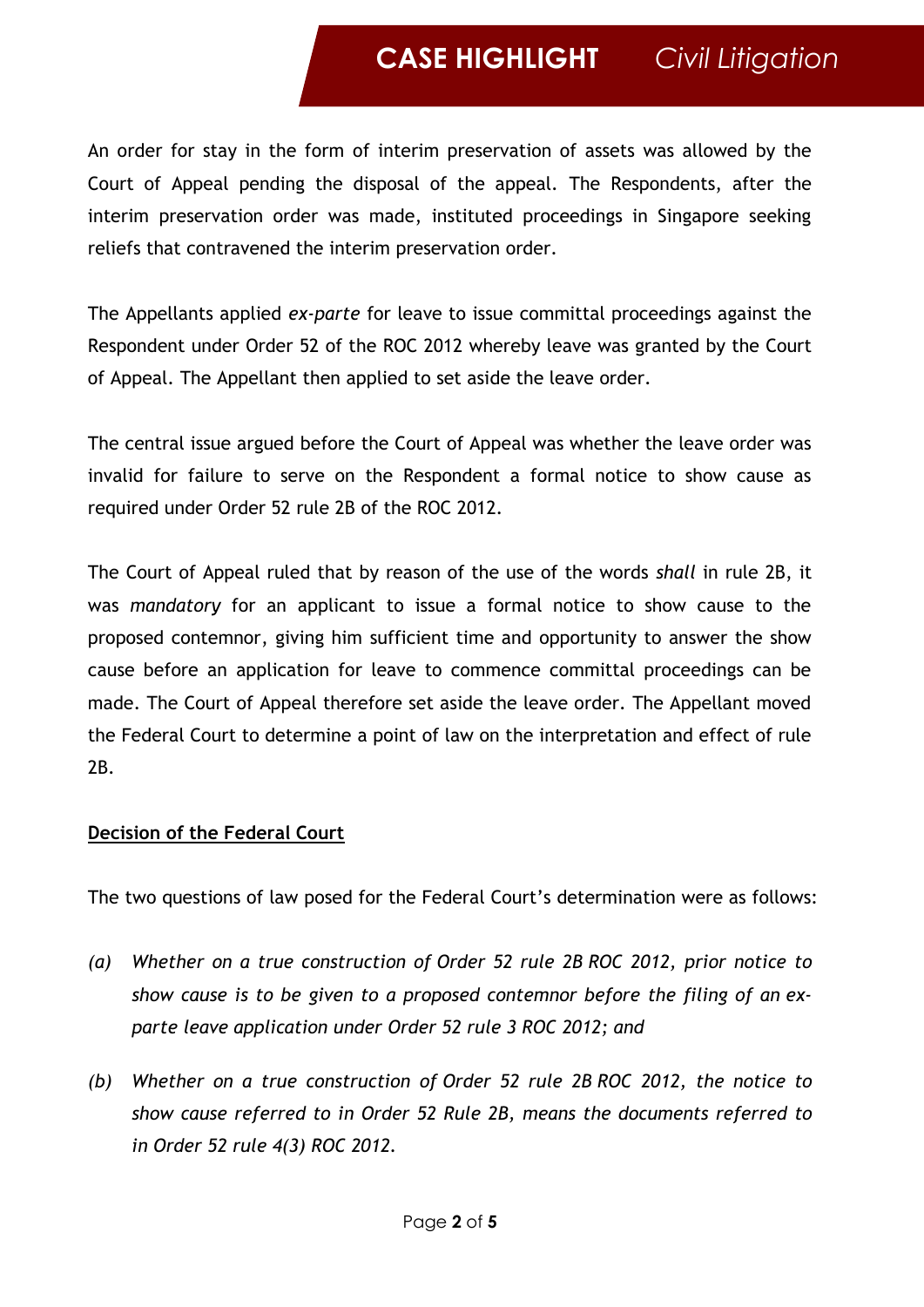The Federal Court debunked the common assumption held by the lower courts that Order 52 rule 2B mandated the issuance of a prior notice to show cause on the proposed contemnor *before* leave is sought failing which the application for leave would be invalid.

The said provision of Order 52 rule 2B reads as follows:

*"In all other cases of contempt of court, a formal notice to show cause why he should not be committed to the prison or fined shall be served personally"*

The Federal Court held that the *formal* notice to show cause referred in rule 2B is a notice to be issued at the command of the Court, whose order has been alleged to have been breached by the proposed contemnor. This notice is envisaged under Order 52 rule 4(3) where the application, statement and affidavit in support are to be served personally on the proposed contemnor. A purposive approach in construing the provisions led the court to hold that the notice requirement cannot be viewed to apply sequentially in that the applicant is required to give a pre-application notice to show cause and a further notice after leave is granted. The proposed contemnor is fully aware of the order that he has to comply with.

The Federal Court, through Nallini Pathmanathan FCJ, held as follows:

- *"[9] The notice referred to in O 52 r 2B is to be issued at the behest of the court, and not the parties. Private parties do not issue notices to show cause to each other. It is what the court does. It is after all, the order of court which has been breached. And it is therefore the court that ensures compliance and redresses any contravention. And that is therefore what O 52 r 2B is concerned with – ensuring compliance and redressing non-compliance.*
- *[10] It then follows that such a notice can only come into being after the initiation of contempt proceedings by making the requisite application to court. And that is why the notice in O 52 r 2B ties in with the documents referred to in O 52 r 4(3)."*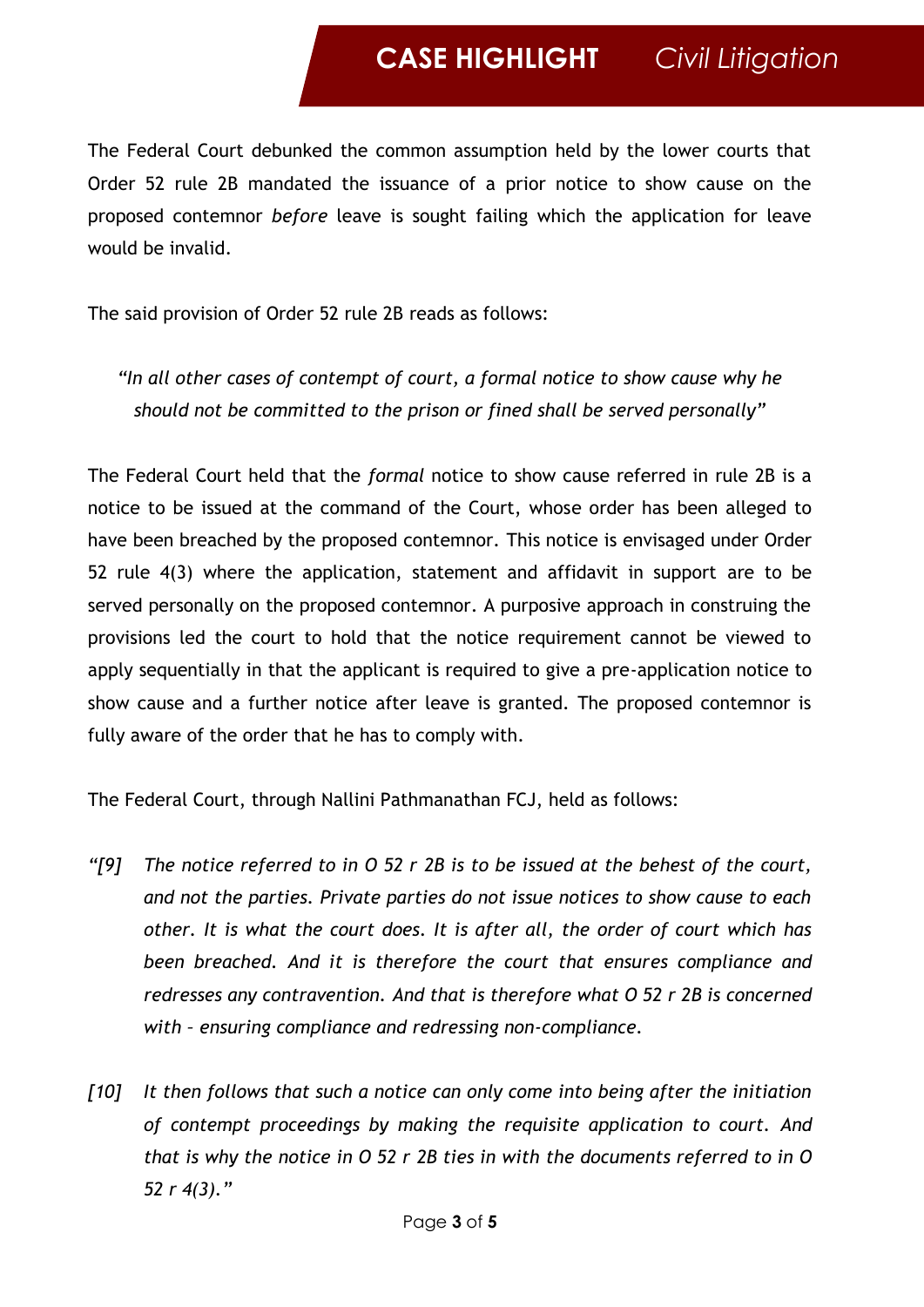### **CASE HIGHLIGHT** *Civil Litigation*

The reasoning of the Federal Court is further buttressed by the fact that the language used in rule 2B clearly presupposes the finding of a prima facie case of contempt in which the penal consequences of fine and imprisonment may be visited upon the proposed contemnor. This can only happen after leave to institute committal proceedings is granted.

Whilst the Federal Court acknowledged and accepted that contempt proceedings entail penal consequences and hence the safeguards to liberty of the proposed contemnor must be borne in mind, Order 52 rule 3 and rule 4 provide these safeguards by the requirements to first find a *prima facie* case before contempt proceedings are initiated and the personal service of all the ex-parte committal papers on the proposed contemnor to enable him to answer the charge.

The Federal Court further added as follows:

"*[16] Moreover, the Rules of Court 2012 ensures that the potential contemnor is fully safeguarded. This takes the form of O 52 rr.3 and 4. As such, there is no basis on which to construe O 52 r 2B as imposing a further mandatory requirement for a pre-notice prior to even initiating contempt proceedings against a contemnor who has been party to, and therefore is fully conversant with an order of court made against him or involving him. Such a construction would defeat the need for prompt and full compliance with orders of court which carry the force of the law.*"

Contempt proceedings are viewed to be quasi-criminal in nature and hence the strict compliance of procedural requirements in committal proceedings cannot be relaxed particularly when the liberty of the proposed contemnor is at stake. In the same breath, the requirement that parties shall comply with the court orders cannot be subordinated. The safeguards include the provisions for service of orders and judgments where the successful party is required to personally serve the order or judgment on the other party before the prosecution of the enforcement process. The law also provides for a further notification of the consequences of non-compliance of an order of court by the endorsement of a *penal notice* under Order 45 rule 7, a